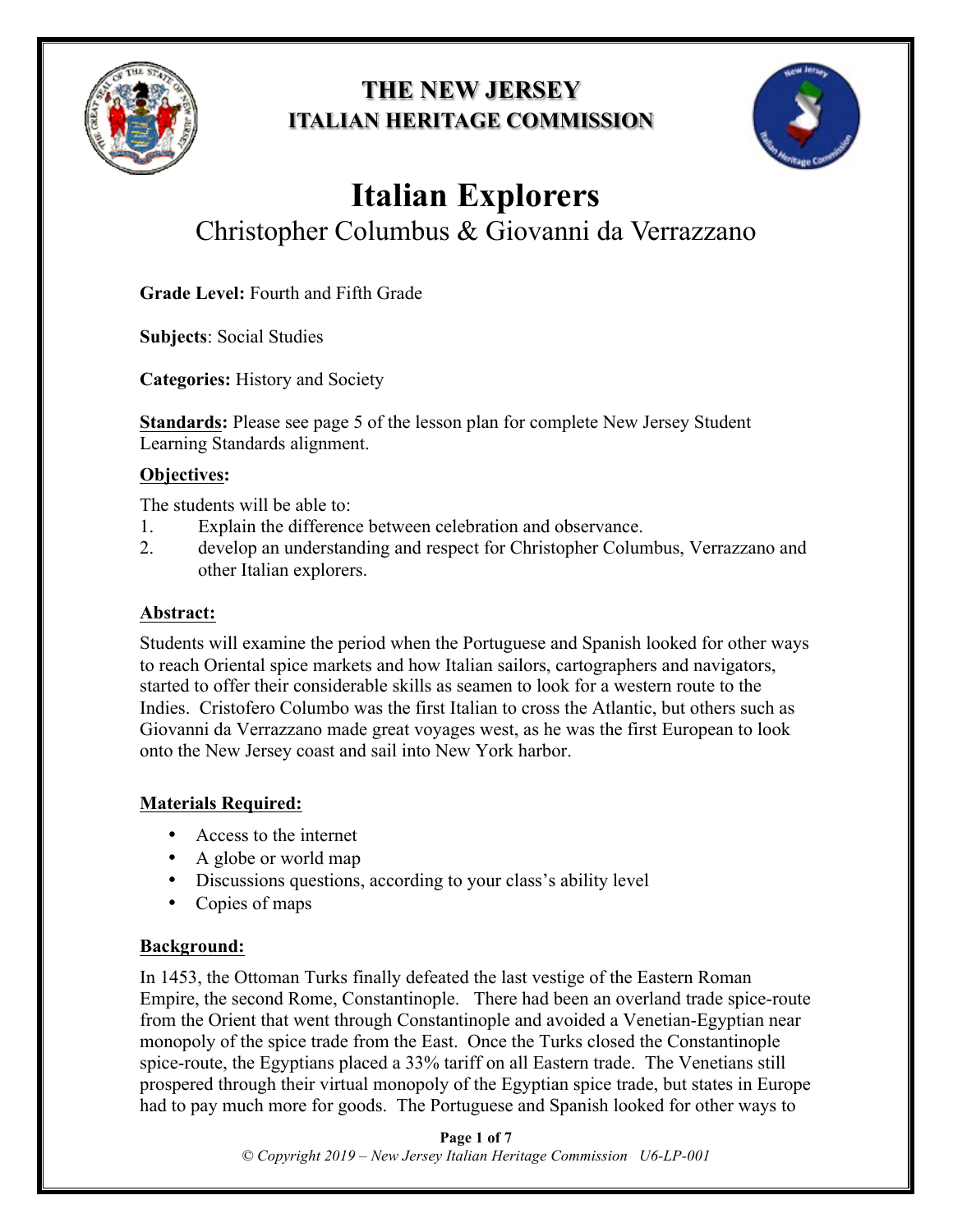reach the Oriental spices. Italian sailors, cartographers, and navigators, particularly those on Italy's west coast, like the Genoans, started to offer their considerable skills as seamen to look for a western route to the Indies. Cristofero Columbo was the first Italian to cross the Atlantic, but others such as Giovanni Caboto (John Cabot), Giovanni da Verrazzano, Amerigo Vespucci, and many regular sailors shortly followed.

#### Biography of Christopher Columbus

http://gardenofpraise.com/ibdcolum.htm

Basic history of Christopher Columbus' voyages and maps http://www.enchantedlearning.com/explorers/page/c/columbus.shtml

#### Timeline for Christopher Columbus

http://www.softschools.com/timelines/christopher\_columbus\_timeline/14/

#### **Procedures:**

- I. Discuss the difference between a celebration and observance.
	- a. "Celebration means having a party for a joyous occasion."
	- b. "Observance means paying attention to all details and facts, honoring."
- II. Read and discuss the history of Christopher Columbus, http://www.socialstudiesforkids.com/articles/worldhistory/columbus1.htm Read and discuss the history of Giovanni da Verrazzano https://kids.kiddle.co/Giovanni\_da\_Verrazzano
	- a. For older children, you may want to download and reproduce copies of their biography.
- III. Identify on globe or world map the land of Italy, the city of Genoa, and the country of Spain for Columbus
- IV. Identify the land of Italy, the city of Florence, and the country of France for Verrazzano.
	- a. Discuss why Christopher Columbus is known as a controversial explorer and why some object the observance of this holiday.
	- b. Explain that Verrazzano is no where near as controversial because he did not establish permanent settlements in America.
		- i. Americans observe Verrazzano's journey by naming the large bridge between Staten Island and Brooklyn after him.
	- c. Choose questions that are appropriate for your class from the list of Discussion Questions found in the Worksheet.
		- i. You may want to read these aloud, or make copies to complete them individually, or in groups.
			- 1. If your students complete the questions on paper, have a class discussion to review their answers.

#### **Assessment:**

Review student's written answers or check for understanding from the students' oral answers.

#### **Page 2 of 7**

*© Copyright 2019 – New Jersey Italian Heritage Commission U6-LP-001*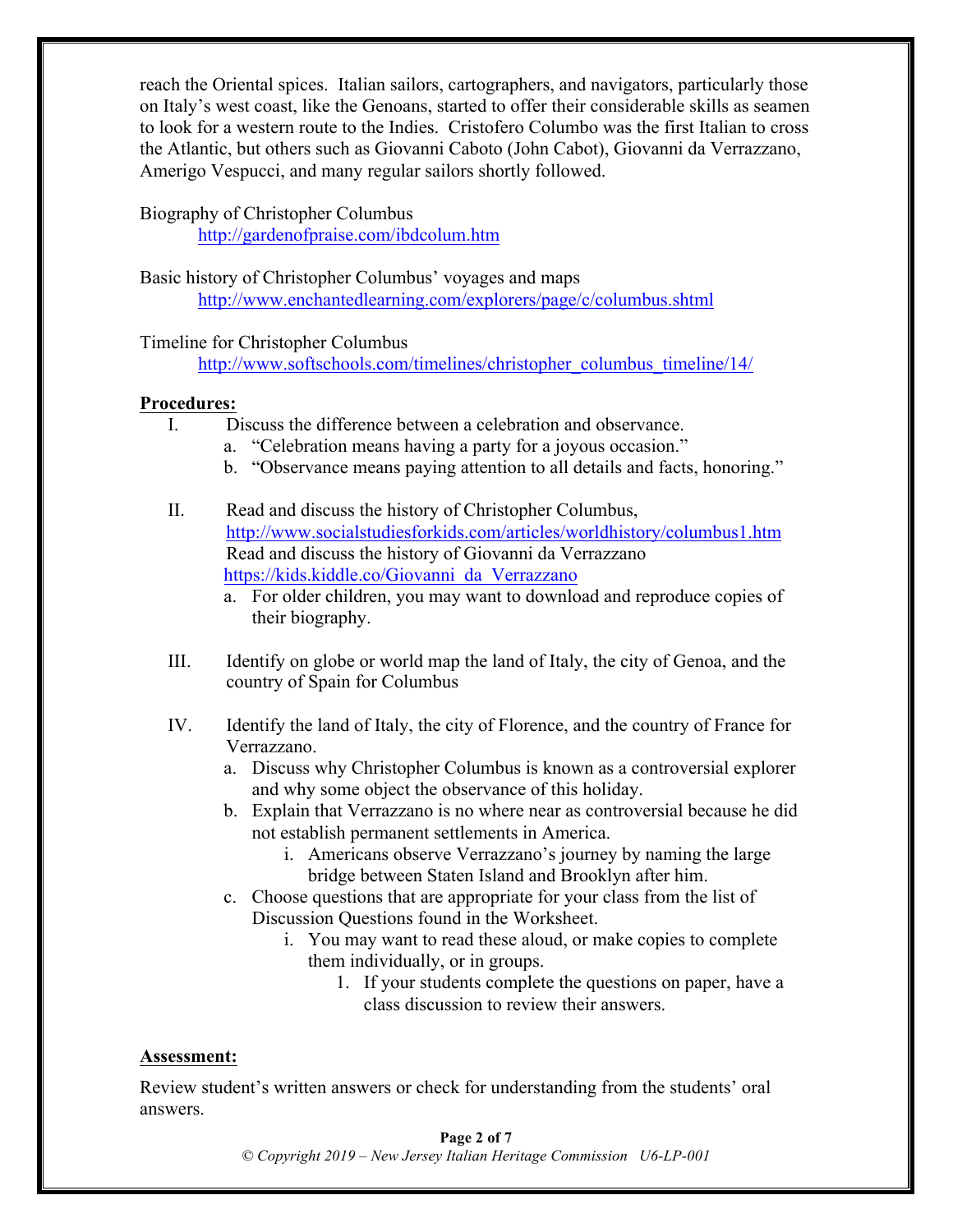#### **Extensions:**

- Create a Christopher Columbus activity book. Download the activity pages and reproduce for your class. http://www.enchantedlearning.com/books/holiday/columbus/activity/
- Teach your class a song about Christopher Columbus http://www.theholidayzone.com/columbus/songs.html
- Assign character parts and have your students act out the story of Columbus searching for someone to fund his voyage. Have the students give reasons why they would or would not fund such a trip based upon the facts in that time era.
- In 1492 Columbus Sailed the Ocean Blue
	- o Have your class create a banner to honor Columbus.
		- On long white bulletin board paper, paint or color a blue ocean along the bottom.
			- Use brown construction paper and cut out three large ships. o Use white construction paper, cut large rectangular
				- sails.
			- Label each ship with the name from Columbus' fleet, the *Nina*, the *Pinta*, and the *Santa Maria*.
- Have your class create a banner to honoring Verrazzano for being the first European to view what became New Jersey and New York.
	- o On long white bulletin board paper, paint or color a blue ocean along the bottom.
		- On long white bulletin board paper, paint or color a blue ocean along the bottom.
			- Use brown construction paper and cut out one large ship.
				- o Use white construction paper, cut large rectangular sails.
			- Label the ship with the name of Verrazzano's ship, *La Dauphine*
- Have each student create a poster about a place they have traveled to.
	- o They should include photographs, drawings, facts, and one or two paragraphs telling when they traveled, where they went, what they did, what they liked most about their trip, and if there was anything that they did not like and would change.
	- o Discuss what Columbus would put on his poster if he were to make one about his trip to the New World.

#### **Resources:**

Biography of Christopher Columbus http://gardenofpraise.com/ibdcolum.htm

.

#### **Page 3 of 7**

*© Copyright 2019 – New Jersey Italian Heritage Commission U6-LP-001*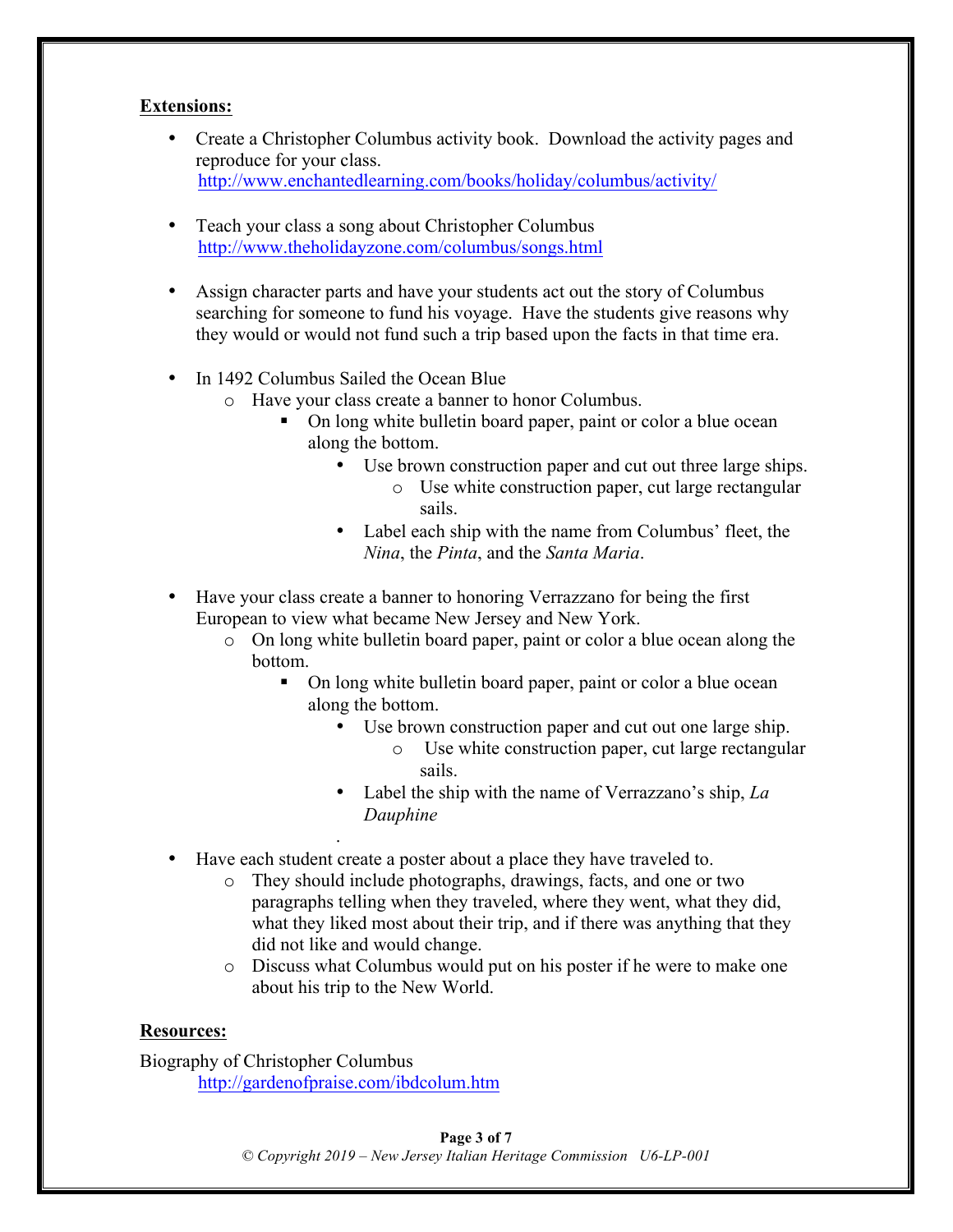Biography of Christopher Columbus http://www.socialstudiesforkids.com/articles/worldhistory/columbus1.htm

Basic history of Christopher Columbus' voyages and maps http://www.enchantedlearning.com/explorers/page/c/columbus.shtml

Timeline for Christopher Columbus http://www.softschools.com/timelines/christopher\_columbus\_timeline/14/

Biography of Giovanni da Verrazzano https://kids.kiddle.co/Giovanni\_da\_Verrazzano

Biography of Giovanni da Verrazzano http://wwLw.newadvent.org/cathen/15364a.htm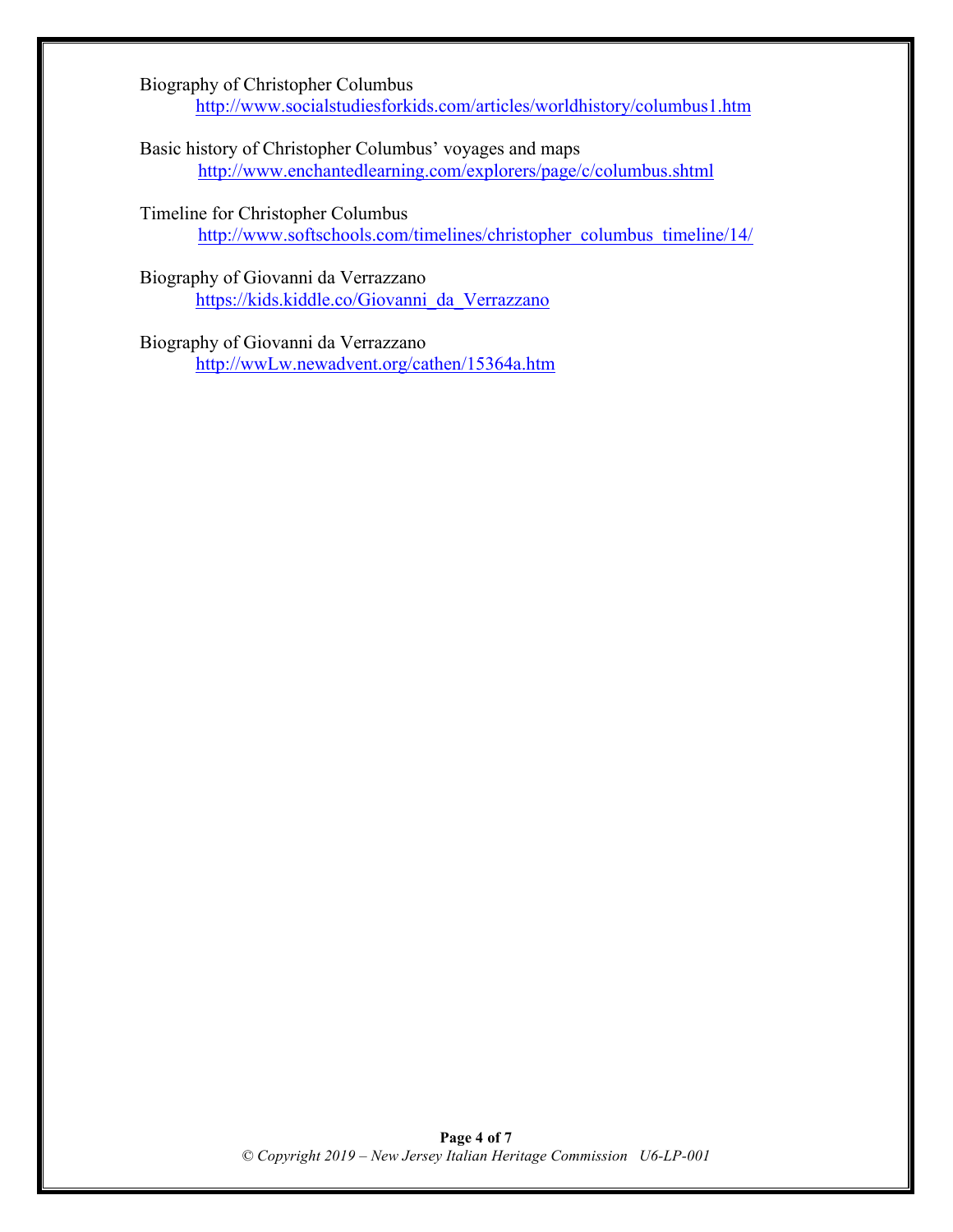## **New Jersey Student Learning Standards**

## **Social Studies**

- 6.1.4.D.4 Explain how key events led to the creation of the United States and the state of New Jersey
- 6.1.8.B.1.b Analyze the world in spatial terms, using historical maps to determine what led to the exploration of new water and land routes.
- 6.1.8.C.1.a Evaluate the impact of science, religion, and technology innovations on European exploration.

## **English Language Arts**

## RI.4.3

Explain events, procedures, ideas, or concepts in a historical, scientific, or technical text, including what happened and why, based on specific information in the text.

## RI.4.5

Describe the overall structure (e.g., chronology, comparison, cause/effect, problem/solution) of events, ideas, concepts, or information in a text or part of a text.

## RI.5.3

Explain the relationships or interactions between two or more individuals, events, ideas, or concepts in a historical, scientific, or technical text based on specific information in the text.

## RI.5.5

Compare and contrast the overall structure (e.g., chronology, comparison, cause/effect, problem/solution) of events, ideas, concepts, or information in two or more texts.

## SL.4.2

Paraphrase portions of a text read aloud, or information presented in diverse media and formats. (e.g., visually, quantitatively, and orally)

## SL.5.2

Summarize a written text read aloud or information presented in diverse media and formats. (e.g., visually, quantitatively, and orally)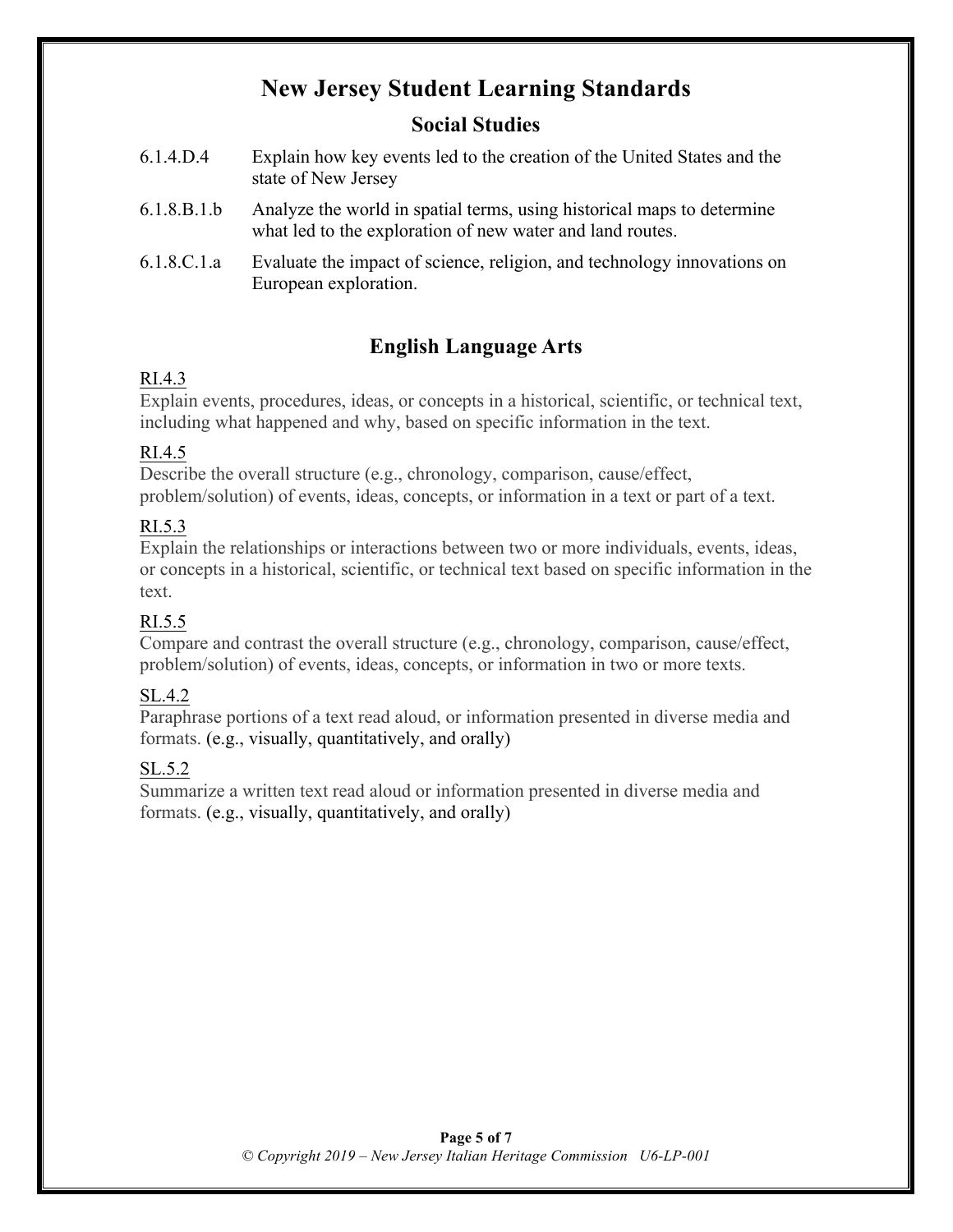|       | <b>Italian Explorers</b>                      |
|-------|-----------------------------------------------|
|       | Christopher Columbus & Giovanni da Verrazzano |
| Name: | Date:                                         |
|       | <b>Discussion Questions:</b>                  |
| 1.    | Where was Columbus born?                      |

- **2.** What did Columbus always want to become?
- **3.** What did Columbus hope to accomplish in life?
- **4.** Why did Columbus have difficulty finding someone to fund his voyage?
- **5.** Why do you think Columbus' crew was willing to join the risky voyage?
- **6.** Would you have been willing to take such a risk? Why or Why not?

**Page 6 of 7** *© Copyright 2019 – New Jersey Italian Heritage Commission U6-LP-001*